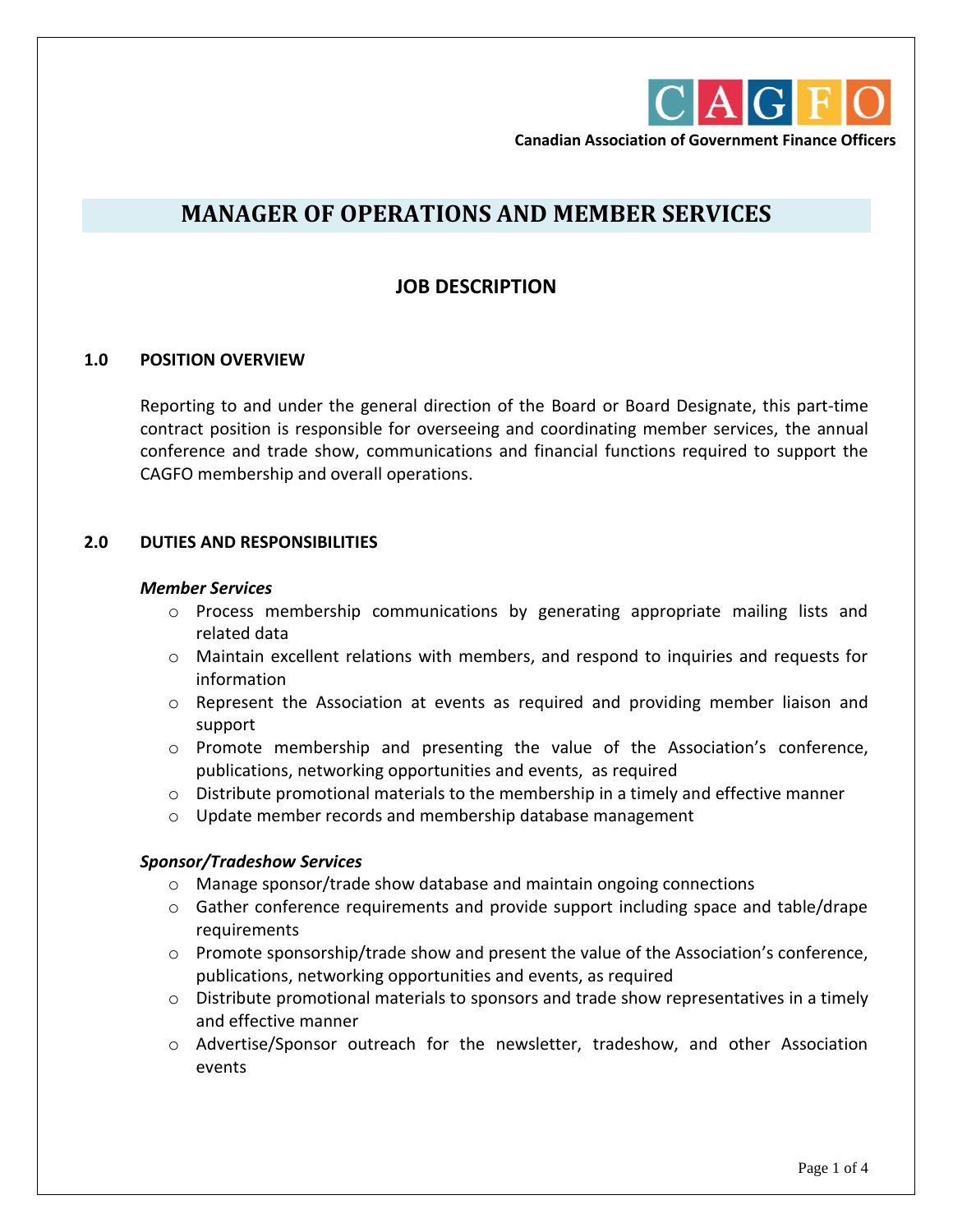# **2.0 DUTIES AND RESPONSIBILITIES** *(continued)*

#### *Communication*

- o Manage the Association's website, including regular updates to ensure information is both current and accurate
- $\circ$  Leverage the use of the website for marketing and promotion of the Association's events and educational and service offerings
- o Manage promotional and conference materials from layout through distribution
- o Manage and promote National job posting service through Civic Info
- $\circ$  Utilize social media to broaden the association's reach to its members and other external contacts
- o Draft routine and non-routine business correspondence
- $\circ$  Provide timely and courteous responses to telephone, written and e-mail inquiries received from members, partners and the general public
- $\circ$  Draft and edit quarterly newsletter and other association communications to members
- o Compile trend reporting of evaluation data for reporting purposes
- o Undertake research, analysis, discussion and consultation to advance strategic directions/initiatives established by the Board
- o Coordinate production and distribution of print materials

#### *Conference*

- o Produce Annual Conference and pre-conference workshops, including on site logistical and technical support
- $\circ$  Produce and design conference guide, production through distribution
- $\circ$  Develop Association conference from concept to completion, ensuring they operate smoothly, efficiently, generate forecasted revenue and maximizing member satisfaction
- o Arrange speakers, including keynote and special speakers
- $\circ$  Set-up online registration, monitor, communicate changes, address cancellations, transfers and questions around registration
- $\circ$  Facilitate and support event-related committee as required; anticipate, identify, and secure professional services, supplies, equipment, and other resources
- o Order and prepare delegate and sponsor/trade show materials
- $\circ$  Assist with negotiations of terms, conditions and costs with vendors and suppliers and assist with managing contracts and booking events, food and beverage, supply procurement and audio visual equipment
- $\circ$  Conduct research, make site visits to assess suitability of possible program venues and leverage resources to achieve high quality outcomes
- $\circ$  Create and manage room layouts and speaker/presentation requirements
- $\circ$  Serve as liaison with vendors on event-related matters, travel to program venues as required and provide logistical and technical direction and troubleshooting
- o Coordinate participant lists, food service arrangements, menu planning, decorative and table set up, nametags and volunteer staffing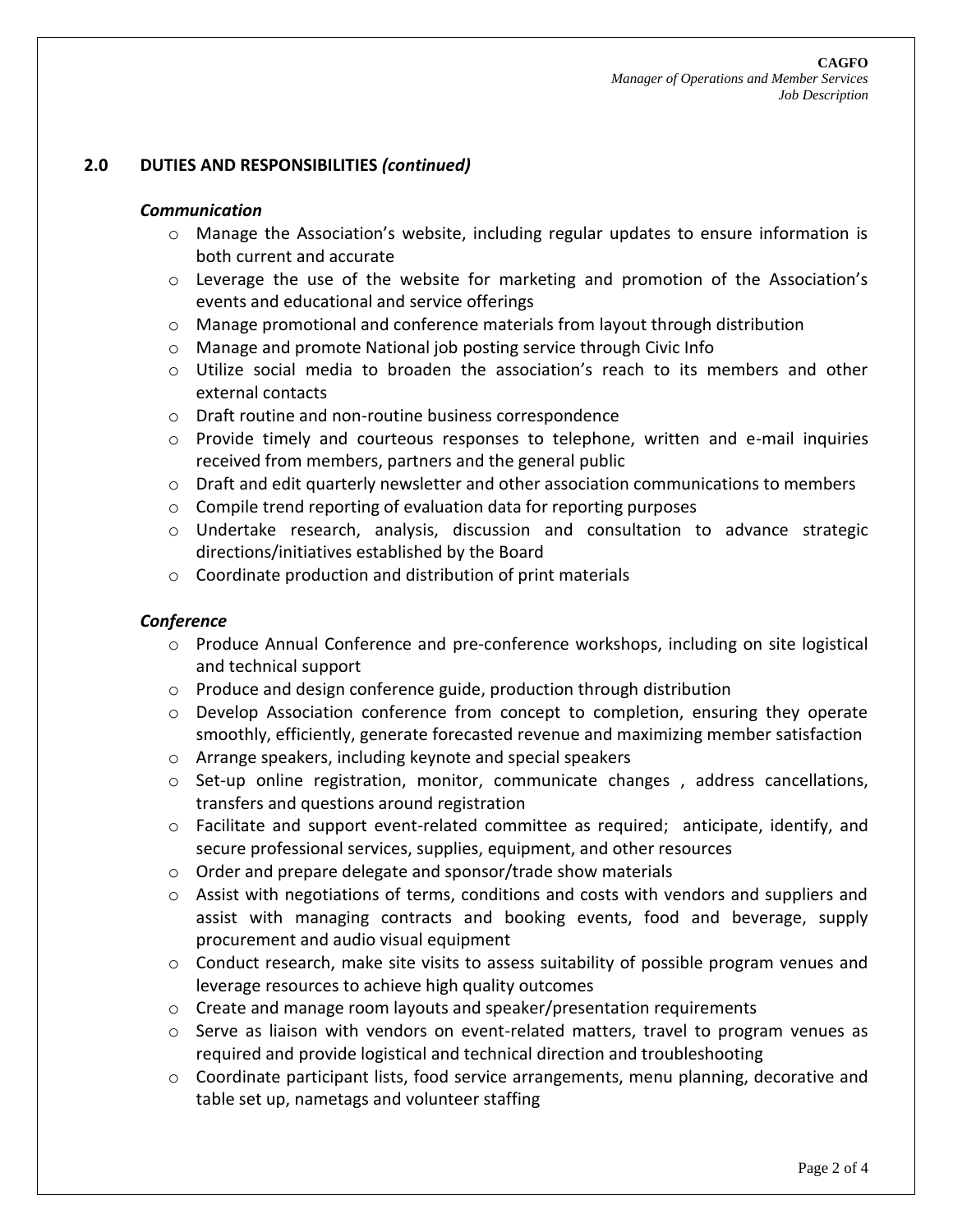# **2.0 DUTIES AND RESPONSIBILITIES** *(continued)*

#### *Conference (continued)*

- $\circ$  Assist with managing on-site production and clean up for events and closing out all events as required
- o Manage activities of annual conference local organizing committees including recruitment, expenditures and communications
- o Provide post-event communication support, including evaluation collection, thank you cards, etc.
- $\circ$  Respond to enquiries from volunteers and registrants about events and communicate with program participants to ensure dissemination of accurate and timely information
- $\circ$  Recommend logistical efficiencies and event improvements to programs as necessary

#### *Financial*

- $\circ$  Perform all accounts payable transactions in an efficient and timely manner, review invoices and expense claims for accuracy, and ensure accuracy of supplier event orders/invoices
- o Process all accounts receivable and follow up on outstanding monies owed to the Association
- o Reconcile revenues received again registrations
- o Oversee the maintenance of association records in an organized manner
- $\circ$  Assist with preparing budgets and provide progress reports to Board and anticipating potential cost drivers
- $\circ$  Review supplier event orders, invoices, and expense claims for accuracy and maintain event finances, including invoicing, reporting, and financial reconciliation (bank and credit card accounts)
- $\circ$  Prepare bank deposits and post receipts in a timely and accurate manner

#### *Other*

- $\circ$  Provide program support and make recommendations to improvements in program delivery as required
- o Represent the Association at meetings and events and develop positive external relationships
- $\circ$  Create, prepare and distribute agendas, meeting minutes and supporting documents
- o Maintain association records, arrange legal filings and insurance
- $\circ$  Maintain an awareness of organizational and technological developments, and identify ways to streamline processes or make best possible use of resources
- $\circ$  Make travel arrangements, manage event signage, and ensure appropriate decor to support the strategic objectives of the Association
- o Perform other related duties as needed